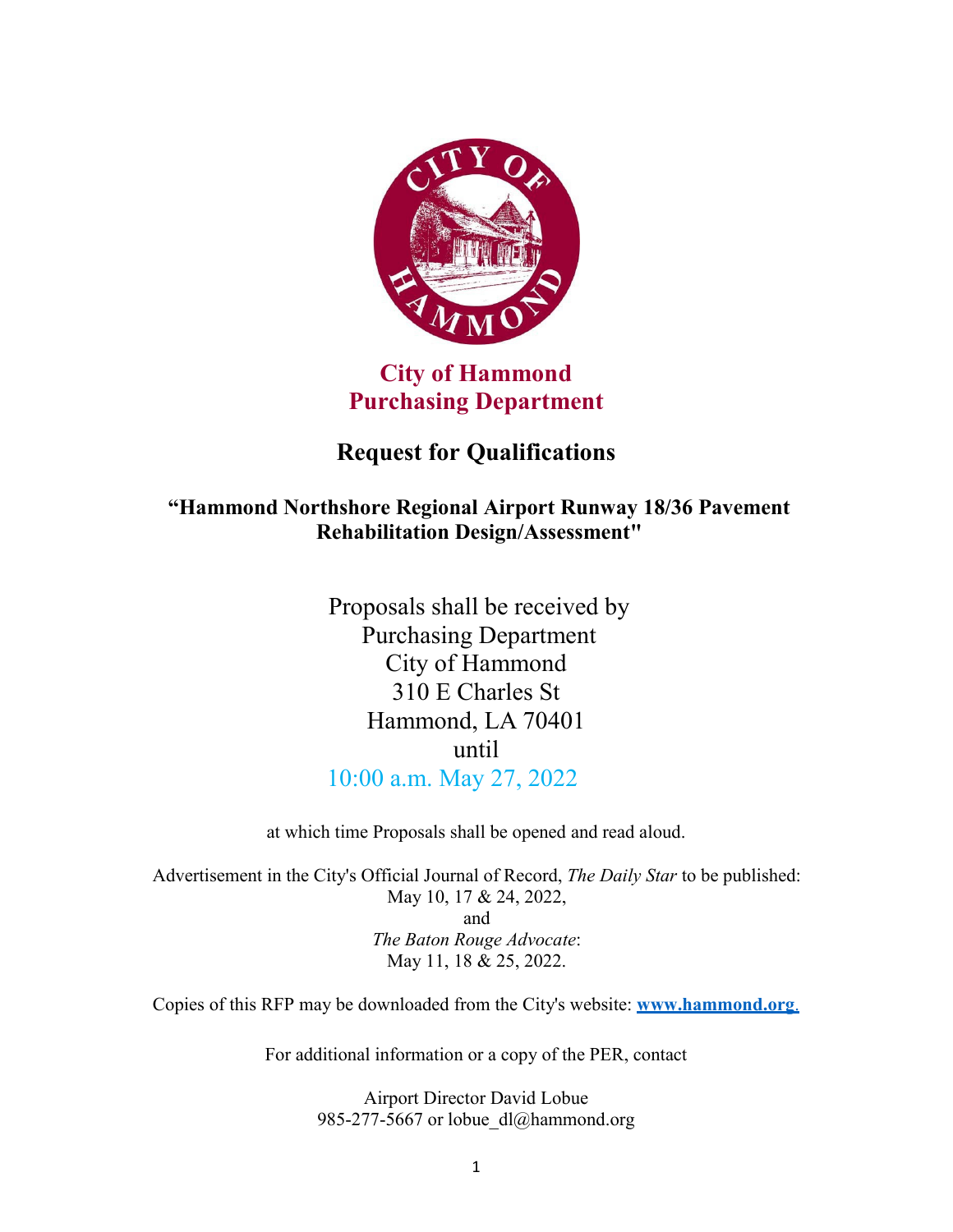**This is the Proposal of:**

| Phone: Fax: |  |
|-------------|--|
|             |  |

#### **Your Proposal is important to us.**

However, should you choose NOT to submit a Proposal for this project, the City would still ask you to complete this sheet and indicate "No Proposal". This shall NOT affect your participation in future RFPs, but only serve as a means of verifying you received notification of this RFP.

#### **Section 3 Business/WBE/SBE/MBE/DBE**

The City encourages Proposals from Section 3 businesses, Woman Business Enterprises, Minority Business Enterprises, Small Business Enterprises, and other potentially Disadvantaged Business Enterprises. If your company is one of these types of businesses, please indicate "Section 3," "WBE," "SBE," "MBE," or "DBE" in the space provided above.

#### **Nondiscrimination Requirements**

By submitting and signing this Proposal, the Proposer agrees to comply with Title VI and VII of the Civil Rights Act of 1964 as amended; the Vietnam Era Veterans Readjustment Assistance Act of 1974; Section 503 of the Rehabilitation Act of 1973; Section 202 of Executive Order 11246 as amended; and the Americans with Disabilities Act of 1990.

The Proposer also agrees to keep informed of and comply with all federal, State, and local laws, ordinances, and regulations which affect the Proposer's employees or prospective employees.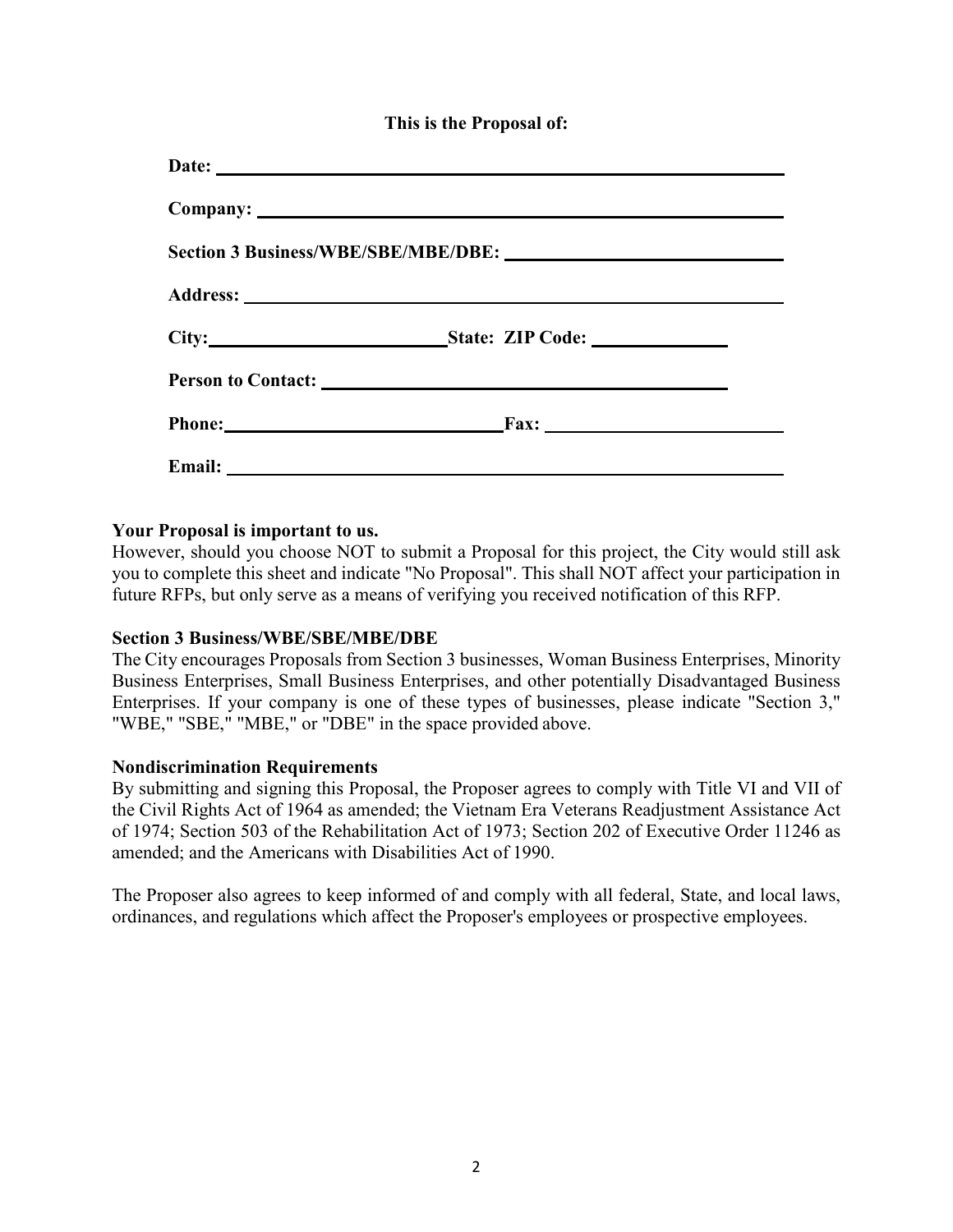#### **Request for Qualifications for Hammond Northshore Regional Airport Runway 18/36 Pavement Rehabilitation Design/Assessment**

- Notice is hereby given that the City of Hammond is requesting submittal of qualifications from engineering firms interested in designing the rehabilitation plan for the pavement associated with runway 18/36 and adjacent surfaces. This project may include, but may not be limited to:
	- o **Evaluation of current surface and subsurface conditions based on July 2021 Preliminary Engineering Report (PER) and other observations, as required.**
	- o **Review three potential courses of action identified in the PER and make recommendation on one best course of action**
	- o **Design rehabilitation option chosen by City of Hammond in consult with FAA and LaDOTD-Aviation**
	- o **Perform Construction Administration during construction phase of project; likely in following Fiscal Year**
- **SCOPE OF PROJECT:** The proposed project at the Hammond Northshore Regional Airport will be performed as funds become available.
- **SCOPE OF SERVICES:** The scope of services could include planning, preparation of construction plans, specifications, cost estimates, construction supervision and other special services.
- **GENERAL:** Firms interested in performing these services shall furnish statements of qualifications on Standard Form 330 no later than the suspense time and date listed below. Interested firms may obtain Form 330 from the Hammond Northshore Regional Airport, LADOTD-Aviation or online. The City of Hammond will use the following criteria in evaluating responses:
	- o Experience of firm
	- o Experience of key staff personnel
	- o Past performance on similar projects
	- o Firm's current work load
	- o Knowledge of FAA/Southwest Region and LA DOTD/Aviation grant procedures, regulations and policies